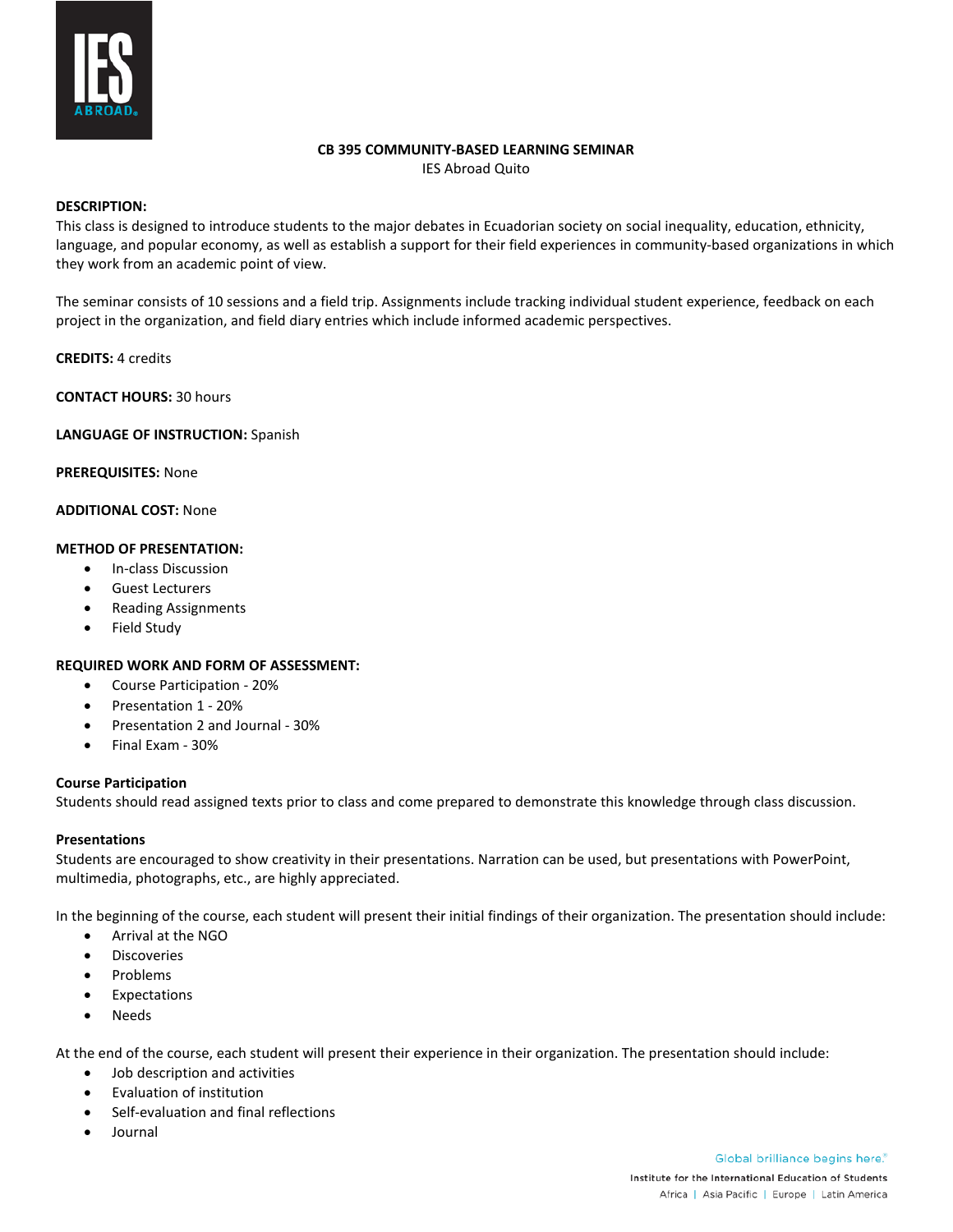

### **Journal**

Journals can be written in English or Spanish and are a physical or digital account of the experiences day-by-day in the organization from the personal point of view. The final version will be displayed in the final presentation.

# **LEARNING OUTCOMES:**

By the end of the course, students will be able to:

- Recognize major social problems that exist in Ecuador
- Have a theoretical explanation to the cause and possible solutions for the problem
- Reach a critical and wide point of view about the Ecuadorian reality and will be able to frame their own experience, within a broader context of Ecuadorian society.

#### **CONTENT:**

| <b>Session</b>   | Content                                                                                                                                                                                                                                                                                                        | <b>Assignments</b>                                                                                                                                                                                                                                                                                                      |
|------------------|----------------------------------------------------------------------------------------------------------------------------------------------------------------------------------------------------------------------------------------------------------------------------------------------------------------|-------------------------------------------------------------------------------------------------------------------------------------------------------------------------------------------------------------------------------------------------------------------------------------------------------------------------|
| <b>Session 1</b> | Introduction                                                                                                                                                                                                                                                                                                   |                                                                                                                                                                                                                                                                                                                         |
|                  | Introduction to the course.<br>Discussion of experiences in community-<br>$\bullet$<br>based learning as a local, national, regional,<br>and global understanding of reality and<br>active student participation in processes of<br>transformation and perspectives.<br>Presentation of a video about Ecuador. |                                                                                                                                                                                                                                                                                                                         |
| <b>Session 2</b> | Interculturality in the approach Ecuador from<br>$\bullet$<br>ethnic self-definition (2010 Census).<br>Focus on cultural and intercultural rights<br>$\bullet$<br>articles on culture and interculturality in the<br>2008 Constitution of Ecuador.<br>Culture and language                                     | <b>Power Point Presentation:</b><br>$\bullet$<br>Autoidentificación, procesamiento de datos<br>del CENSO 2010 por Pablo Iturralde, CDES.<br>Atlas de desigualdades socioeconómica del<br>Ecuador, Senplades PNUD, 2013-2014.<br>The 2008 Ecuador Constitution.<br>PPP on constitutional articles on cultural<br>rights. |
| <b>Session 3</b> | Context of territorial Community-Based<br>$\bullet$<br>Learning: Quito, Zámbiza El Distrito<br>Metropolitano de Quito, general<br>demographic characteristics. The parish of<br>Zámbiza; Zámbiza material transfer Center:<br>Zámbiza Quito tourism promotional<br><b>Student Presentations</b>                | Video: https://www.youtube.com/watch?<br>v=Y0Sw1aFg290<br>PPP on Zámbiza<br>PPP on policies of management of solid<br>waste and social problems in the transfer<br>centers.                                                                                                                                             |
| <b>Session 4</b> | Inequality and poverty in Ecuador 1/2<br>Analysis of different dimensions of the<br>habitat: housing, quality of life, urban<br>development, access to basic services, etc.<br>Regional comparative analysis.<br><b>Student Presentations</b>                                                                  | Reading: Map of socio-economic inequalities<br>of the Ecuador, p 71-113.                                                                                                                                                                                                                                                |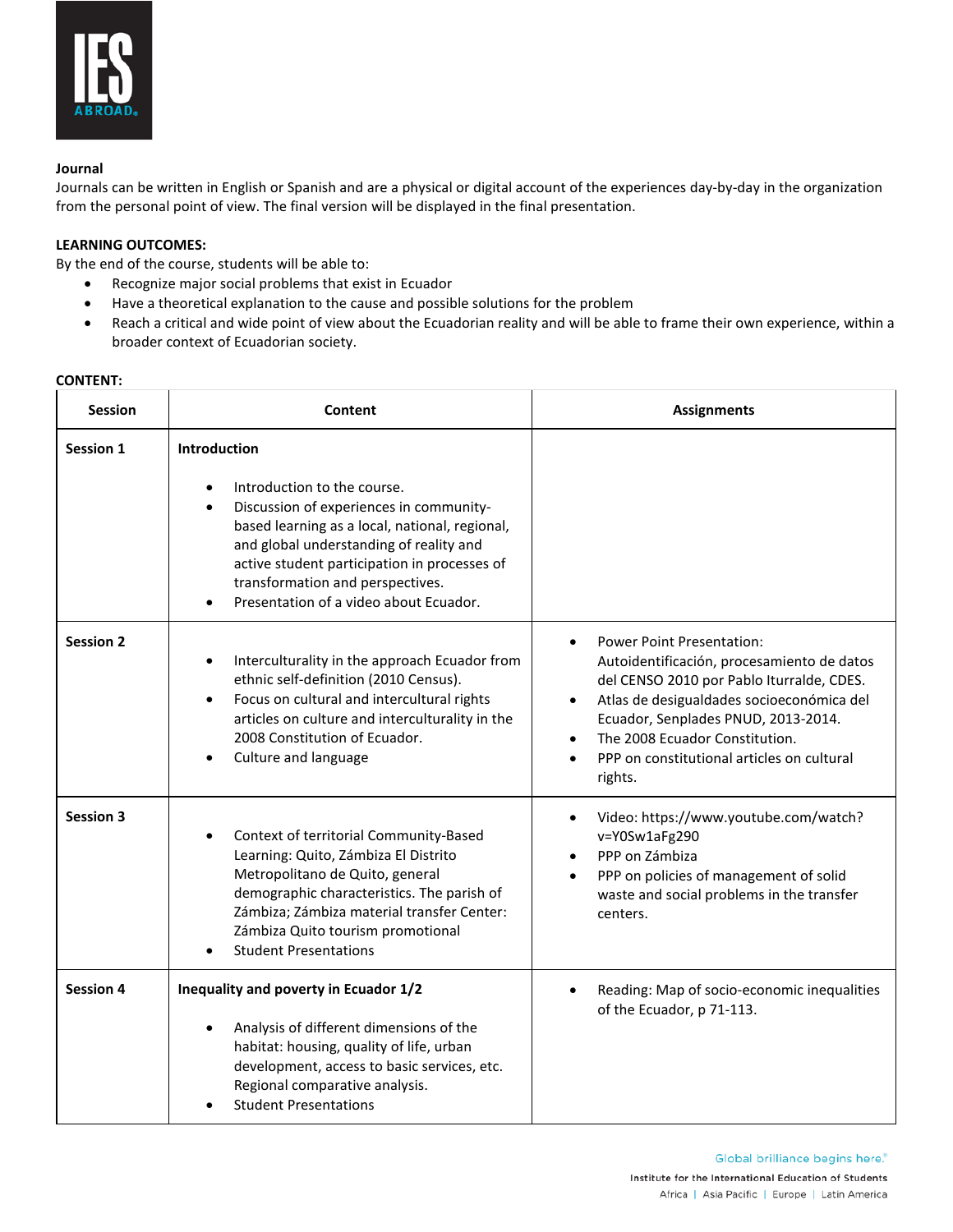

| Session           | Content                                                                                                                                                                                                                                                                                                                                                                                                                | <b>Assignments</b>                                                                                                            |
|-------------------|------------------------------------------------------------------------------------------------------------------------------------------------------------------------------------------------------------------------------------------------------------------------------------------------------------------------------------------------------------------------------------------------------------------------|-------------------------------------------------------------------------------------------------------------------------------|
| <b>Session 5</b>  | Natural reserves and biodiversity.<br>$\bullet$<br>Conflicts between activism in Yasuni and<br>$\bullet$<br>isolated indigenous peoples.                                                                                                                                                                                                                                                                               | PPP Santiago del Hierro on ITT initiative.<br>Documentary video on Yasuni and problems<br>of isolated indigenous people.      |
| Session 6         | Inequality and poverty in Ecuador 2/2<br>Analysis of different dimensions of the<br>habitat: housing, quality of life, urban<br>development, access to basic services, etc.<br>Regional comparative analysis.                                                                                                                                                                                                          | Map of socio-economic inequalities of the<br>Ecuador, p 71-113.                                                               |
| <b>Session 7</b>  | Popular markets and informal economy in<br>Quito. There are more than 50 popular<br>markets, practices of solidarity, popular<br>economy networks, production and<br>exploitation, intercultural relations, rural-<br>urban relations can be identified in them.<br>This complex social network gives an account<br>of the informal dimension of the city, which<br>corresponds to about a third of its<br>population. | Case study: San Roque market in Quito field<br>trip (Saturday from 8 am to 10 am, date TBD)<br>PPP about Mercado de San Roque |
| <b>Session 8</b>  | Ancestral communes in Quito. There are over<br>60 ancient communes with a territory, a<br>population, and some practical<br>interculturalism.                                                                                                                                                                                                                                                                          | PPP of communes in Quito catalog "WAYKU"<br>(pdf), FMC, Quito, 2014                                                           |
| <b>Session 9</b>  | <b>Final Student Presenations</b>                                                                                                                                                                                                                                                                                                                                                                                      | Final exam will be on topics and materials<br>analyzed in class.                                                              |
| <b>Session 10</b> | <b>FINAL EXAM</b>                                                                                                                                                                                                                                                                                                                                                                                                      |                                                                                                                               |

# **REQUIRED READINGS:**

- Antón, John. "Museos, Memoria, e Identidad Afroecuatoriana" in Revista Iconos No. 29(2007).
- Ferreira, Rodriguez, M. "Sociología de la Discapacidad: Una Propuesta Teórica Crítica," in Nómadas, No. 13 (2006).
- Fontaine, Guillaume. "La Globalización de la Amazoní: Una Perspectiva Andina," in Revistas Iconos, No. 25.
- Larrea, Carlos. "Empleo y Género en Ecuador," in Género, Pobreza, Empleo, y Economía Informal en Ecuador, (2006).
- Larrea, Carlos et al. Pueblos Indígenas, Desarollo Humano, y Discrimnación en Ecuador. Quito: Abya- Yala-UASB, 2007.
- Medina, Henry. "Afroecuatoriano: Un Movimiento Social Emergente," in Ediciones Afroecuatoriano, (2006), pp.35-80.
- Neira, Francisco. "Representaciones de la naturaleza en la Amazonía Ecuatoriana," in Revistas Iconos, No. 25.
- Ordóñez, Carolina. "Condiciones Infantiles y Laborales: Trabajo de Niños y Niñas Vendedores y Lustrabotas," in Revista Universitas No. 5 (2004), pp. 97-128.
- Safa, Helen. "Igualdad en la Diferencia: Género y Ciudadanía Entre Indígenas y Afrodescendientes." In Mujeres y Escenarios Ciudadanos, Ed. Prieto, M. Quito, FLACSO 2006.